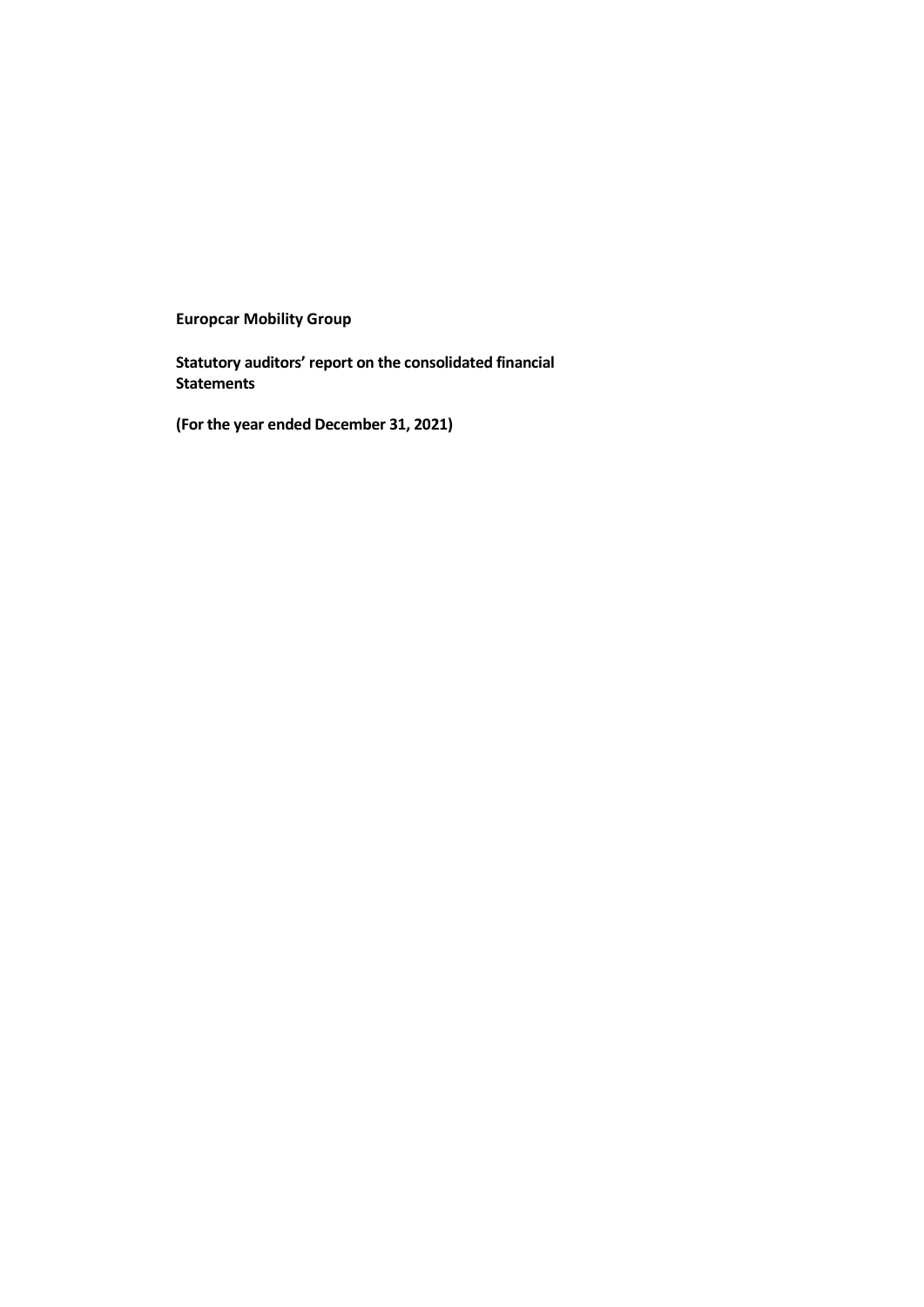**PricewaterhouseCoopers Audit** 63, rue de Villiers 92208 Neuilly-sur-Seine Cedex

*This is a translation into English of the statutory auditors' report on the consolidated financial statements of the Company issued in French and it is provided solely for the convenience of English speaking users. This statutory auditors' report includes information required by European regulation and French law, such as information about the appointment of the statutory auditors or verification of the information concerning the Group presented in the management report and other documents provided to shareholders.* This report should be read in conjunction with, and construed in accordance with, French law and professional *auditing standards applicable in France.*

# **Statutory auditors' report on the Consolidated Financial Statements**

**(For the year ended December 31, 2021)**

To the Shareholders, **Europcar Mobility Group** 13 Ter Boulevard Berthier 75017 PARIS

#### **Opinion**

In compliance with the engagement entrusted to us by your annual general meeting, we have audited the accompanying consolidated financial statements of Europcar Mobility Group ("the Group") for the year ended December 31, 2021*.* 

In our opinion, the consolidated financial statements give a true and fair view of the assets and liabilities and of the financial position of the Group as at December 31, 2021 and of the results of its operations for the year then ended in accordance with International Financial Reporting Standards (IFRS) as adopted by the European Union.

The audit opinion expressed above is consistent with our report to the Audit Committee.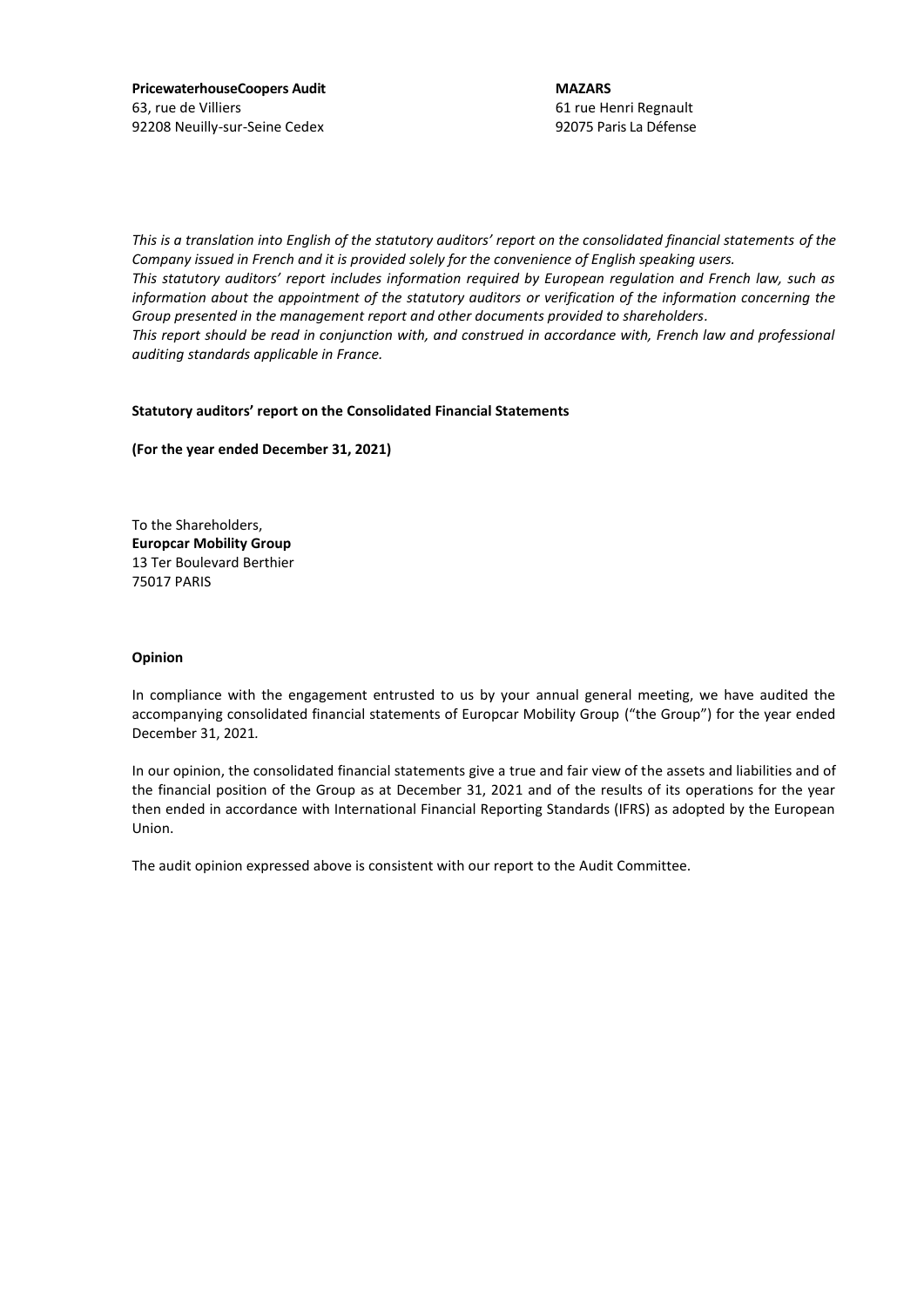#### **Basis for Opinion**

#### *Audit Framework*

We conducted our audit in accordance with professional standards applicable in France. We believe that the audit evidence we have obtained is sufficient and appropriate to provide a basis for our opinion.

Our responsibilities under those standards are further described in the *Statutory Auditors' Responsibilities for the Audit of the Consolidated Financial Statements* section of our report.

#### *Independence*

We conducted our audit engagement in compliance with independence requirements of the French Commercial Code (code de commerce) and the French Code of Ethics (code de déontologie) for statutory auditors, for the period from January 1, 2021 to the date of our report and specifically we did not provide any prohibited non-audit services referred to in Article 5(1) of Regulation (EU) No 537/2014.

#### **Justification of Assessments – Key Audit Matters**

Due to the global crisis related to the Covid-19 pandemic, the financial statements of this period have been prepared and audited under specific conditions. Indeed, this crisis and the exceptional measures taken in the context of the state of sanitary emergency have had numerous consequences for companies, particularly on their operations and their financing, and have led to greater uncertainties on their future prospects. Those measures, such as travel restrictions and remote working, have also had an impact on the companies' internal organization and the performance of the audits.

It is in this complex and evolving context that, in accordance with the requirements of Articles L.823-9 and R.823-7 of the French Commercial Code (code de commerce) relating to the justification of our assessments, we inform you of the key audit matters relating to risks of material misstatement that, in our professional judgment, were of most significance in our audit of the consolidated financial statements of the current period, as well as how we addressed those risks.

These matters were addressed in the context of our audit of the consolidated financial statements as a whole and in forming our opinion thereon, and we do not provide a separate opinion on specific items of the consolidated financial statements.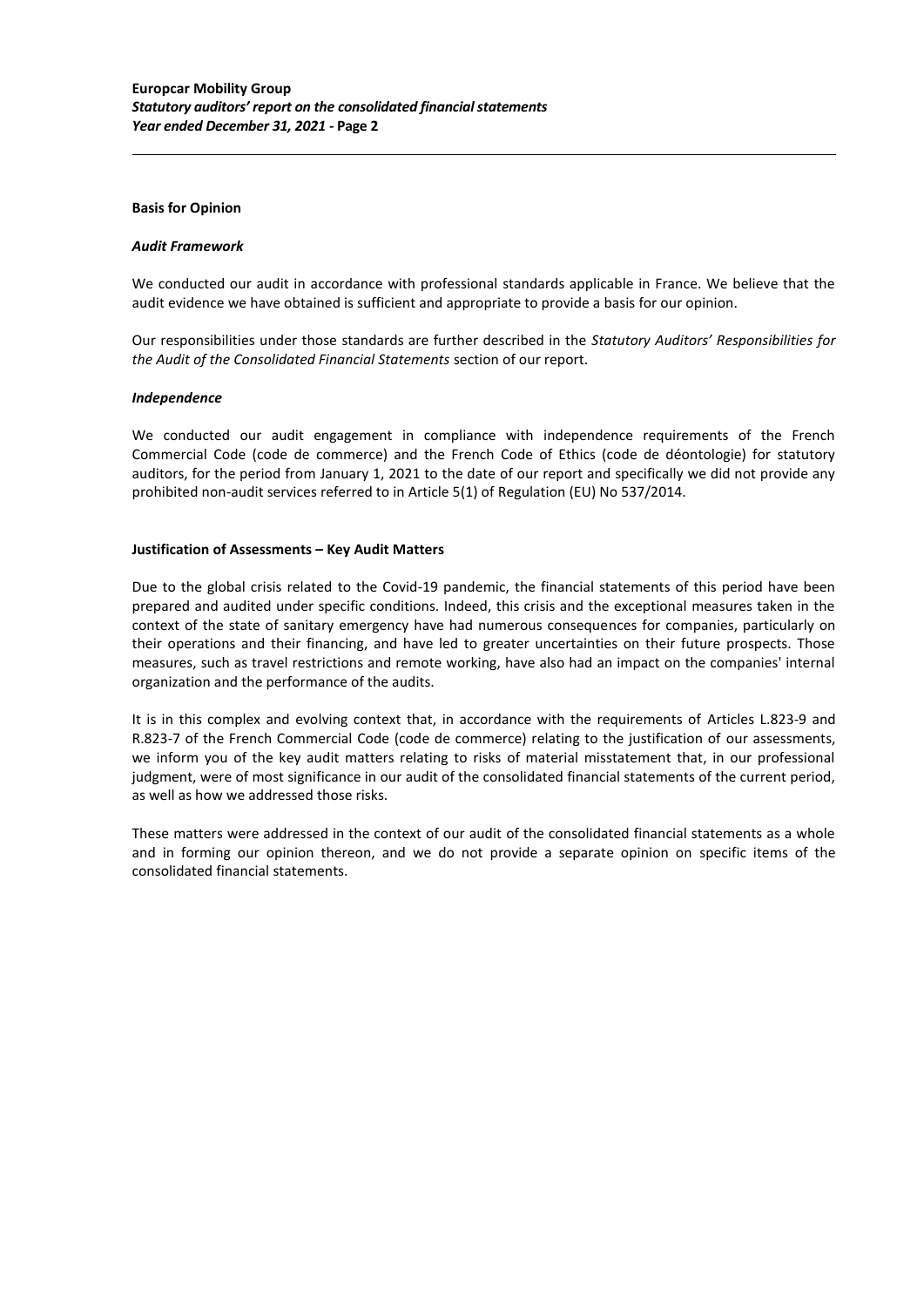# *Goodwill and trademarks*

| <b>Identified risk</b>                                                                                                                                                                                                                                                                                                                                                                                                                                                                                                                                                                                                                                                                                                                                                                                                                                                                                                                                                                                                                                                                                                                                                                                                                                                  | <b>Audit approach</b>                                                                                                                                                                                                                                                                                                                                                                                                                                                                                                                                                                                                                                                                                                                                                                                                                                                                                                                                                                                                                                                                                                                                                                                                                                                                                                                                                                                                                                                                       |
|-------------------------------------------------------------------------------------------------------------------------------------------------------------------------------------------------------------------------------------------------------------------------------------------------------------------------------------------------------------------------------------------------------------------------------------------------------------------------------------------------------------------------------------------------------------------------------------------------------------------------------------------------------------------------------------------------------------------------------------------------------------------------------------------------------------------------------------------------------------------------------------------------------------------------------------------------------------------------------------------------------------------------------------------------------------------------------------------------------------------------------------------------------------------------------------------------------------------------------------------------------------------------|---------------------------------------------------------------------------------------------------------------------------------------------------------------------------------------------------------------------------------------------------------------------------------------------------------------------------------------------------------------------------------------------------------------------------------------------------------------------------------------------------------------------------------------------------------------------------------------------------------------------------------------------------------------------------------------------------------------------------------------------------------------------------------------------------------------------------------------------------------------------------------------------------------------------------------------------------------------------------------------------------------------------------------------------------------------------------------------------------------------------------------------------------------------------------------------------------------------------------------------------------------------------------------------------------------------------------------------------------------------------------------------------------------------------------------------------------------------------------------------------|
| Goodwill and trademarks (indefinite- useful life) are<br>recorded in the consolidated balance sheet for a net<br>carrying amount of respectively €1.008 billion and<br>€882 million as of December 31, 2021, i.e. 26% of<br>total assets.<br>Annual impairment test and/or specific test in the<br>event of an indication of a loss in value are<br>performed on Goodwill and trademarks. Their<br>recoverable amount is determined based on the<br>discounted future cash flow method performed for<br>each Cash-Generating Units (CGU) defined by the<br>management or another more appropriate method<br>for the goodwill (note 5.1) and on the relief-from-<br>royalty method for the trademarks (note 5.2). An<br>impairment loss is recognized in the balance sheet<br>when their net carrying amount exceeds their<br>recoverable amount.<br>Considering that goodwill and trademarks are<br>significant, the high degree of estimation and<br>judgment to allocate assets to CGUs and build<br>models used, their sensitivity to changes in the data<br>and assumptions underlying estimates used,<br>particularly cash flow forecasts and discount rates,<br>we considered the recoverable amounts of the<br>goodwill and trademarks to be a key audit matter. | Our procedures mainly consisted of:<br>understanding the process to prepare the business plans<br>$\bullet$<br>used by the management to determine the recoverable<br>amounts of each CGU;<br>$\bullet$<br>considering the main assumptions<br>made<br>by the<br>management with business performance over the past<br>years and assessing variances between previous years<br>forecast and actual figures;<br>$\bullet$<br>assessing the principles and methods to determine<br>recoverable amounts of CGUs and trademarks;<br>challenging and corroborating, notably through interviews<br>$\bullet$<br>with management, the reasonableness of the main data<br>and assumptions underlying the estimates such as future<br>cash flow forecasts, long term growth rate, royalty rates and<br>discount rates;<br>testing the arithmetical accuracy of the valuations used by<br>$\bullet$<br>the management on a sample basis;<br>$\bullet$<br>performing our own sensitivity analysis, notably on the<br>assumptions related to EBITDA forecast and activity<br>recovery schedule.<br>We assessed, with the support of our valuation experts:<br>the discount rates (WACC) used to determine the<br>$\bullet$<br>discounted cash flows;<br>the royalty rates;<br>$\bullet$<br>the long term growth rate used to determine the terminal<br>$\bullet$<br>value.<br>We also assessed the appropriateness of the disclosures in<br>Notes 5.1 and 5.2 to the consolidated financial statements. |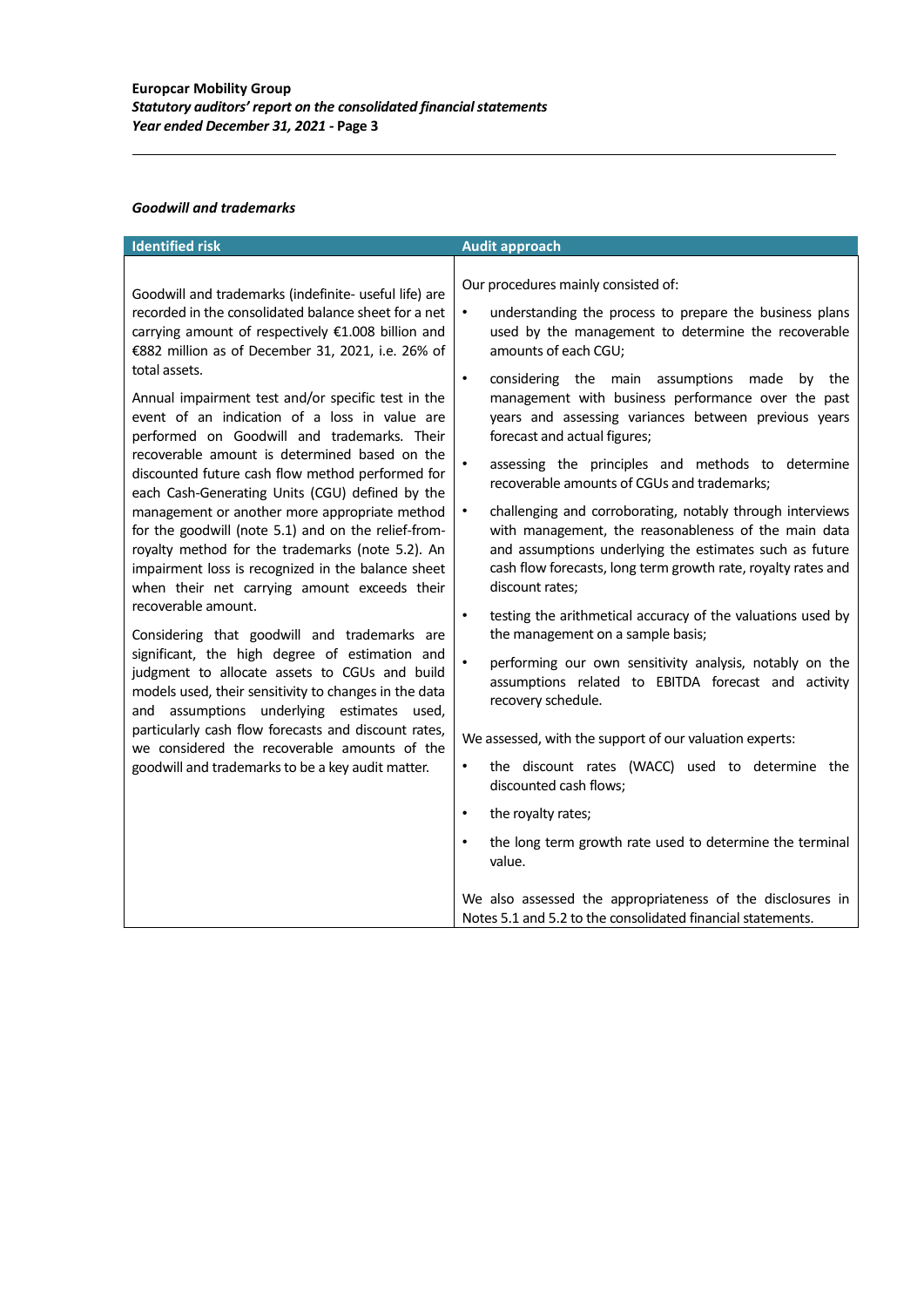# *Investigations of the Leicester City Council Trading Standards Services in the United-Kingdom*

| <b>Identified risk</b>                                                                                                                                                                                                                                                                                                                                                                                                                                                                                                                                                                                                                                                                                                                                                                                                                                                                                                                                                                    | <b>Audit approach</b>                                                                                                                                                                                                                                                                                                                                                                                                                                                                                                                                                                                                                     |
|-------------------------------------------------------------------------------------------------------------------------------------------------------------------------------------------------------------------------------------------------------------------------------------------------------------------------------------------------------------------------------------------------------------------------------------------------------------------------------------------------------------------------------------------------------------------------------------------------------------------------------------------------------------------------------------------------------------------------------------------------------------------------------------------------------------------------------------------------------------------------------------------------------------------------------------------------------------------------------------------|-------------------------------------------------------------------------------------------------------------------------------------------------------------------------------------------------------------------------------------------------------------------------------------------------------------------------------------------------------------------------------------------------------------------------------------------------------------------------------------------------------------------------------------------------------------------------------------------------------------------------------------------|
| As described in Note 10.2 of the consolidated<br>financial statements, in the United Kingdom the<br>Group is engaged in proceedings with Leicester City<br>Council Trading Standards Services, in relation to<br>allegations that Europcar UK levied charges for vehicle<br>repairs without the consent of the holder; and / or<br>charges in excess of the cost of the repairs in breach<br>of Regulation 9 of the Consumer Protection from<br>Unfair Trading Regulations 2008. A provision of $£43$<br>million was booked as of December 31, 2017 and has<br>been maintained as of December 31, 2021 for an<br>exchange rate discounted amount of €45 million.<br>We focused on this area as the eventual outcome of<br>proceedings is uncertain and the position taken by<br>the management is based on the application of<br>material judgement and estimation. Accordingly,<br>unexpected adverse outcome could significantly<br>impact the Group consolidated financial statements. | Our procedures consisted of:<br>discussing the status of these proceedings with the Group<br>$\bullet$<br>Legal Director and the in-house legal counsel of the<br>Group;<br>obtaining and testing evidence to support the decisions<br>and rationale for provision held, including written<br>confirmations from external legal counsel;<br>examining management's assumptions to ensure their<br>$\bullet$<br>consistency with the documentation obtained from the<br>external legal counsel.<br>We also verified the appropriateness of the related disclosures<br>in the consolidated financial statements as of December 31,<br>2021. |

## **Specific verifications**

We have also performed, in accordance with professional standards applicable in France, the specific verification required by laws and regulations of the Group's information given in the management report of the Group.

We have no matters to report as to their fair presentation and their consistency with the consolidated financial statements.

We attest that the consolidated non-financial statement required by Article L.225-102-1 of the French Commercial Code (code de commerce) is included in the Group's management report, it being specified that, in accordance with Article L.823-10 of this Code, we have verified neither the fair presentation nor the consistency with the consolidated financial statements of the information contained therein. This information should be reported on by an independent third party.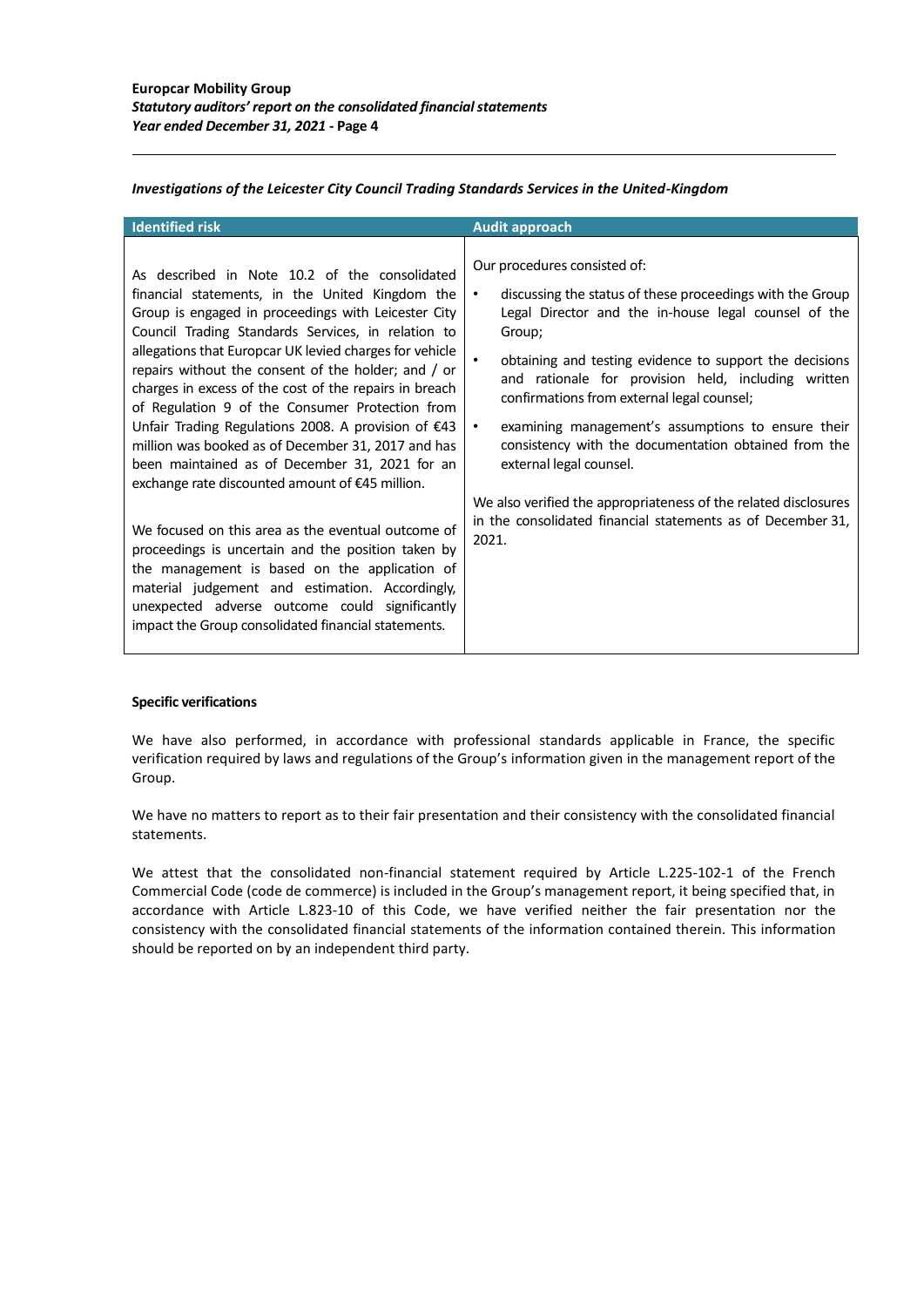## **Report on Other Legal and Regulatory Requirements**

# Format of presentation of the consolidated financial statements intended to be included in the annual *financial report*

We have also verified, in accordance with the professional standard applicable in France relating to the procedures performed by the statutory auditor relating to the annual and consolidated financial statements presented in the European single electronic format, that the presentation of the consolidated financial statements intended to be included in the annual financial report mentioned in Article L. 451-1-2, I of the French Monetary and Financial Code (code monétaire et financier), prepared under the responsibility of the Chief Executive Officer, complies with the single electronic format defined in the European Delegated Regulation No 2019/815 of 17 December 2018. As it relates to consolidated financial statements, our work includes verifying that the tagging of these consolidated financial statements complies with the format defined in the above delegated regulation.

Based on the work we have performed, we conclude that the presentation of the consolidated financial statements intended to be included in the annual financial report complies, in all material respects, with the European single electronic format.

We have no responsibility to verify that the consolidated financial statements that will ultimately be included by your company in the annual financial report filed with the AMF are in agreement with those on which we have performed our work.

### *Appointment of the Statutory Auditors*

We were appointed as statutory auditors of Europcar Mobility Group by statutes of incorporation dated as of March 9, 2006 for PricewaterhouseCoopers Audit and by the annual general meeting held on May 16, 2013 for Mazars SA.

As at December 31, 2021, PricewaterhouseCoopers Audit was in the 16<sup>th</sup> year of total uninterrupted engagement and Mazars SA was in the 9<sup>th</sup> year, which are both 7 years since securities of the Company were admitted to trading on a regulated market.

# **Responsibilities of Management and Those Charged with Governance for the Consolidated Financial Statements**

Management is responsible for the preparation and fair presentation of the consolidated financial statements in accordance with International Financial Reporting Standards (IFRS) as adopted by the European Union and for such internal control as management determines is necessary to enable the preparation of consolidated financial statements that are free from material misstatement, whether due to fraud or error.

In preparing the consolidated financial statements, management is responsible for assessing the Company's ability to continue as a going concern, disclosing, as applicable, matters related to going concern and using the going concern basis of accounting unless it is expected to liquidate the Company or to cease operations.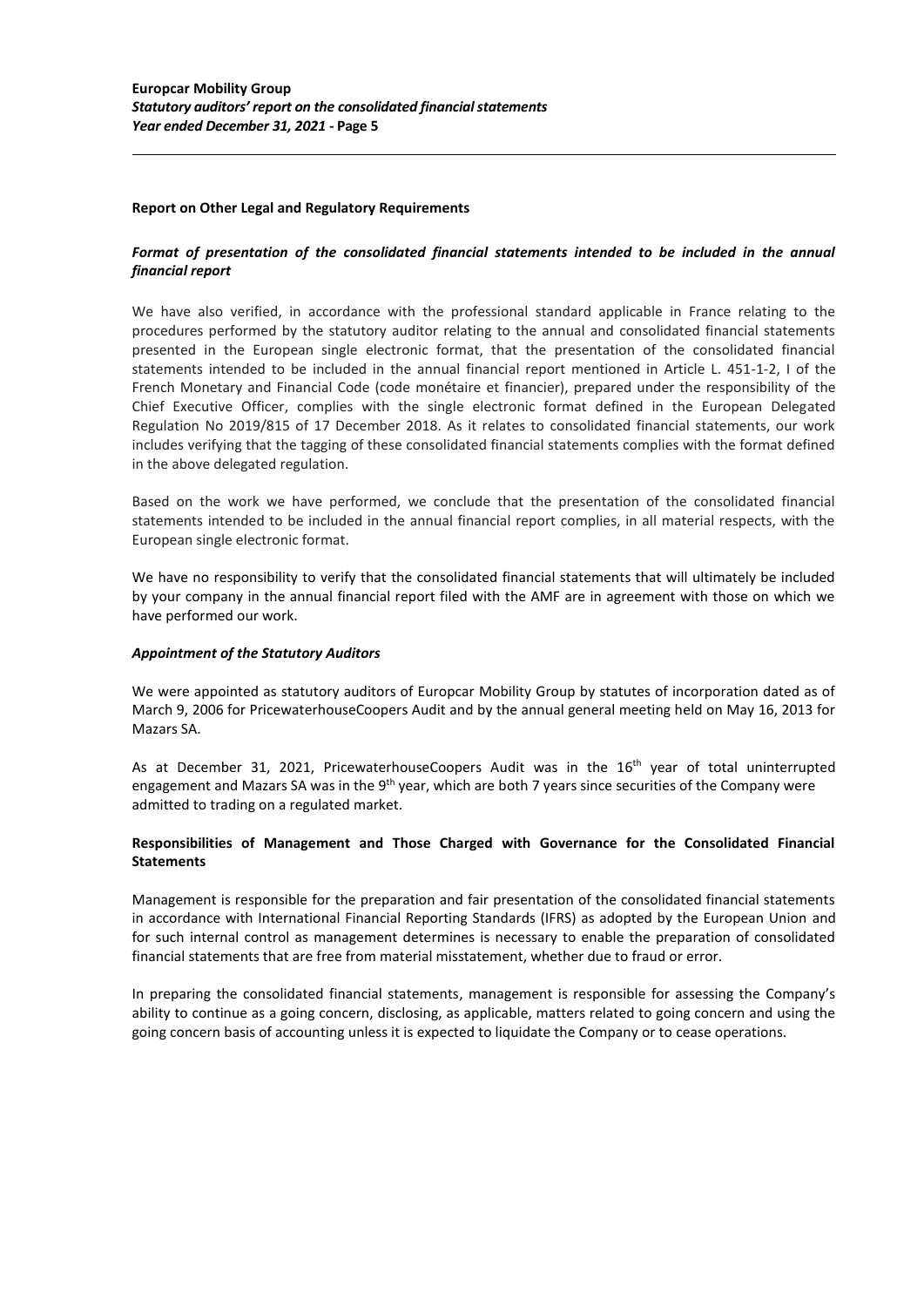The Audit Committee is responsible for monitoring the financial reporting process and the effectiveness of internal control and risks management systems and where applicable, its internal audit, regarding the accounting and financial reporting procedures.

The consolidated financial statements were approved by the Board of Directors.

### **Statutory Auditors' Responsibilities for the Audit of the Consolidated Financial Statements**

## *Objectives and audit approach*

Our role is to issue a report on the consolidated financial statements. Our objective is to obtain reasonable assurance about whether the consolidated financial statements as a whole are free from material misstatement. Reasonable assurance is a high level of assurance, but is not a guarantee that an audit conducted in accordance with professional standards will always detect a material misstatement when it exists. Misstatements can arise from fraud or error and are considered material if, individually or in the aggregate, they could reasonably be expected to influence the economic decisions of users taken on the basis of these consolidated financial statements.

As specified in Article L.823-10-1 of the French Commercial Code (code de commerce), our statutory audit does not include assurance on the viability of the Company or the quality of management of the affairs of the Company.

As part of an audit conducted in accordance with professional standards applicable in France, the statutory auditor exercises professional judgment throughout the audit and furthermore:

- Identifies and assesses the risks of material misstatement of the consolidated financial statements, whether due to fraud or error, designs and performs audit procedures responsive to those risks, and obtains audit evidence considered to be sufficient and appropriate to provide a basis for his opinion. The risk of not detecting a material misstatement resulting from fraud is higher than for one resulting from error, as fraud may involve collusion, forgery, intentional omissions, misrepresentations, or the override of internal control.
- Obtains an understanding of internal control relevant to the audit in order to design audit procedures that are appropriate in the circumstances, but not for the purpose of expressing an opinion on the effectiveness of the internal control.
- Evaluates the appropriateness of accounting policies used and the reasonableness of accounting estimates and related disclosures made by management in the consolidated financial statements.
- Assesses the appropriateness of management's use of the going concern basis of accounting and, based on the audit evidence obtained, whether a material uncertainty exists related to events or conditions that may cast significant doubt on the Company's ability to continue as a going concern. This assessment is based on the audit evidence obtained up to the date of his audit report. However, future events or conditions may cause the Company to cease to continue as a going concern. If the statutory auditor concludes that a material uncertainty exists, there is a requirement to draw attention in the audit report